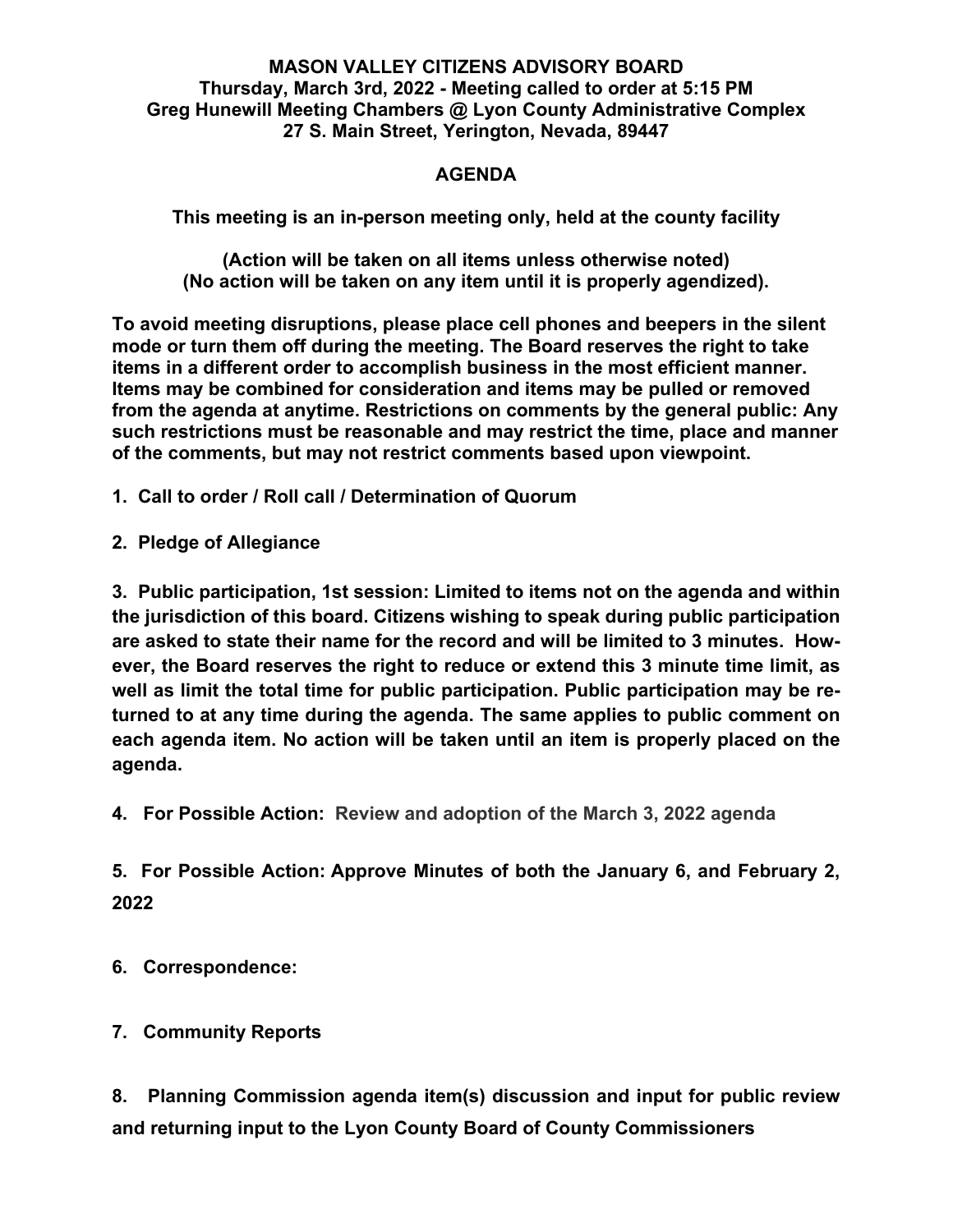**8.a. For Discussion, Collection of Input, and Recommendation to the Board of County Commissioners: Patricia Riley – Tentative Parcel Map – Request for a parcel map to subdivide a79.96 acre parcel zoned RR-2T (Rural Residential – 2 acre minimum with Trailer Overlay) into 3parcels, the smallest proposed parcel being 26.33 acres in size, located on Sunset Hills Drive (unaddressed) Mason Valley (APN: 014-251-11) PLZ-2021-118**

**9. For Discussion and Input Only (No action will be taken): Discuss and collect input on an agenda item regarding possible problems and/or adverse traffic, and other issues on North Bybee Lane, and other areas in East Mason Valley. Email text is attached (Requested by East Mason Valley Resident Bonnie Smith)**

## **10. Chair & Board Member Comments**

**11. Public participation, 2nd session: Limited to items not on the agenda and within the jurisdiction of this board. Citizens wishing to speak during public participation are asked to state their name for the record and will be limited to 3 minutes. However, the Board reserves the right to reduce or extend this 3 minute time limit, as well as limit the total time for public participation. Public participation may be returned to at any time during the agenda. The same applies to public comment on each agenda item. No action will be taken until an item is properly placed on the agenda.**

## **12. Adjourn**

**This agenda has been posted in accordance with the open meeting law at the Lyon County Administrative Complex, and on the Lyon County website listed just below.**

**Agenda and Backup Materials are Available online at [www.lyon-county.org,](http://www.lyon-county.org/) at "Agendas"**

**This agenda has been submitted for posting on February 23, 2022 @ 4:00 PM**

**Citizen Advisory Boards are established by the Lyon County Commission to represent residents of Lyon County in designated geographical areas. Citizen Advisory Boards provide information and recommendations to the Lyon County Commission and to other appointed Lyon County boards and commissions within their respective geographic area of responsibility,**

**Citizen Advisory Boards**